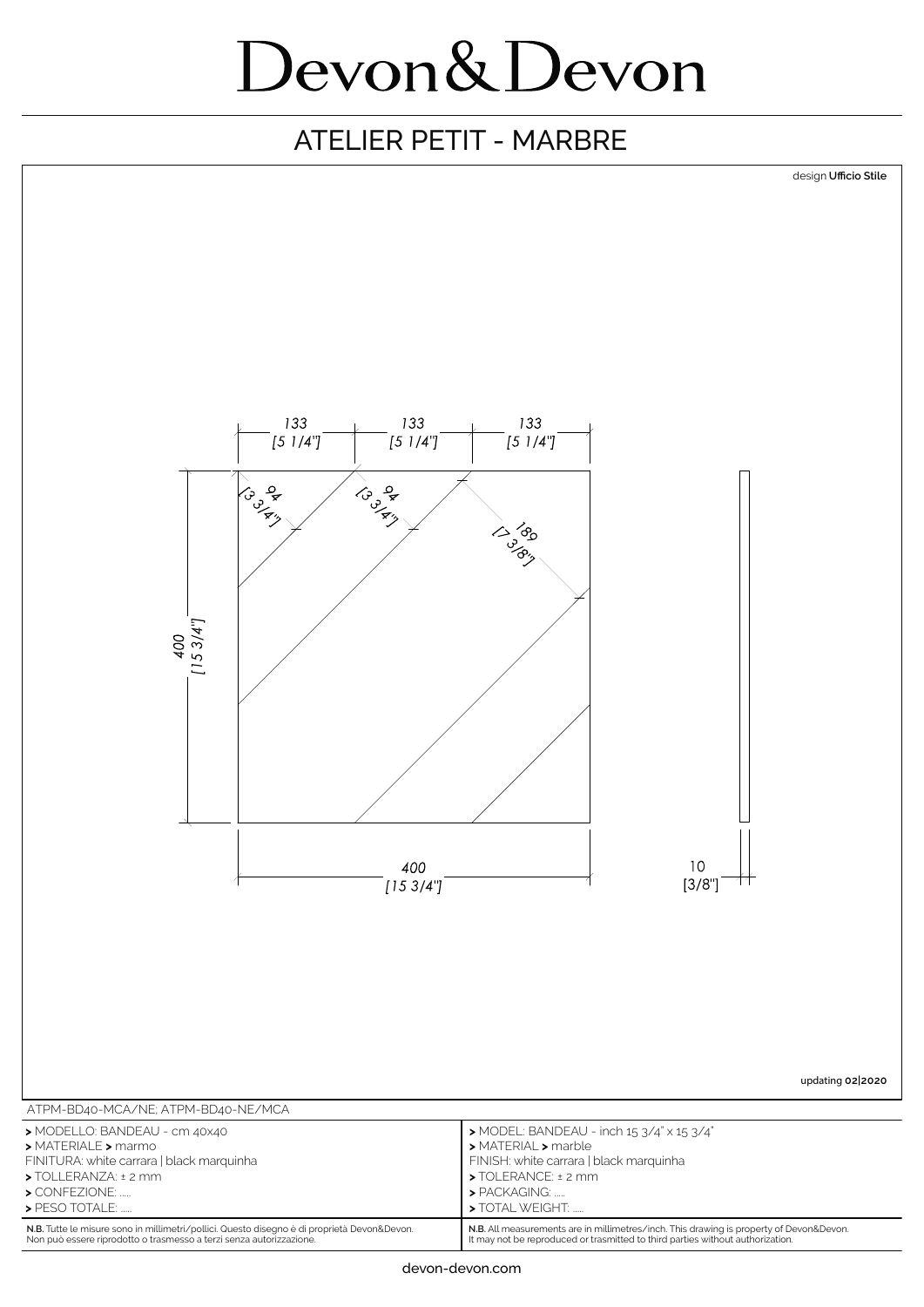### ATELIER PETIT - MARBRE

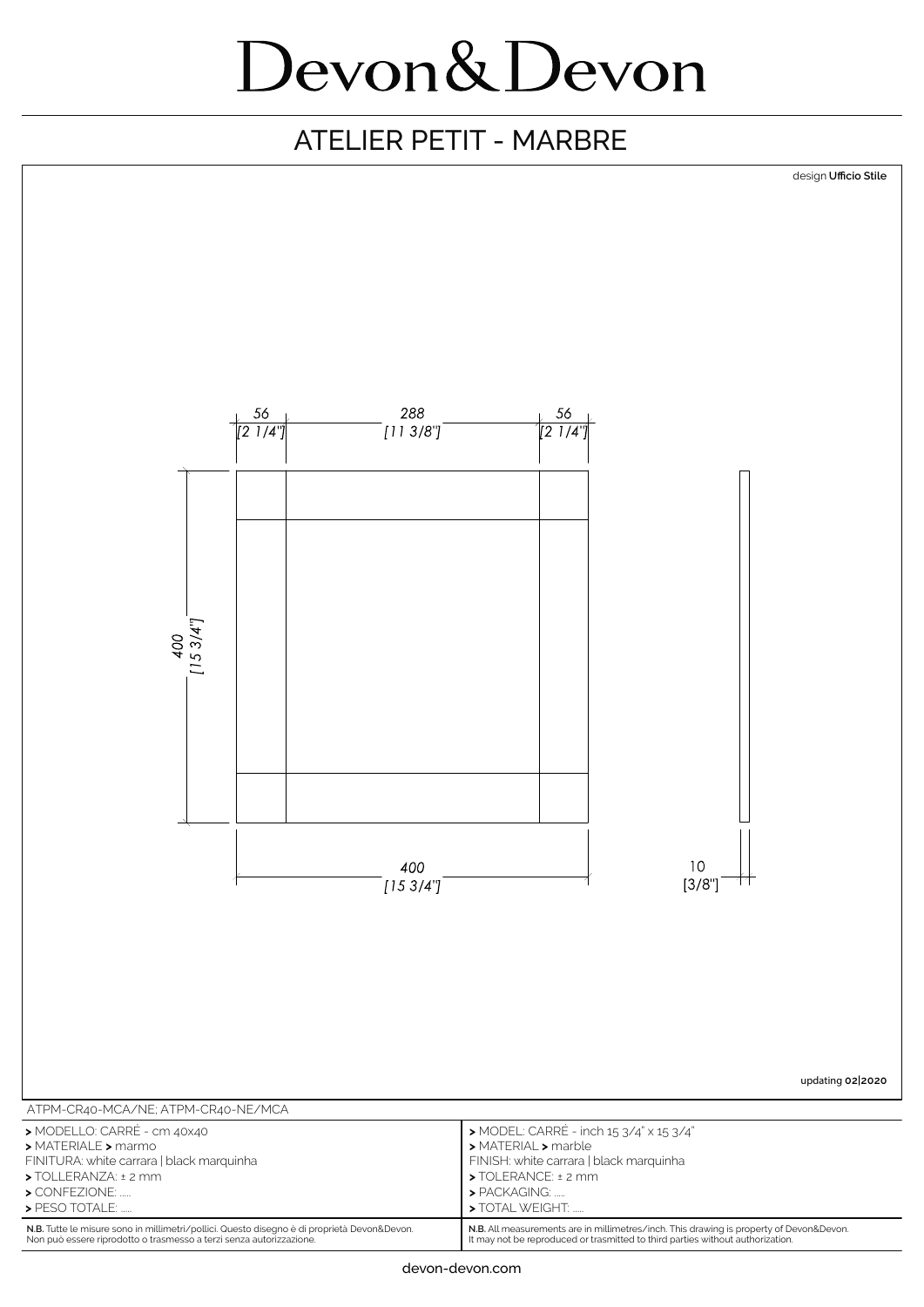#### ATELIER PETIT - MARBRE



**N.B.** All measurements are in millimetres/inch. This drawing is property of Devon&Devon. It may not be reproduced or trasmitted to third parties without authorization.

**N.B.** Tutte le misure sono in millimetri/pollici. Questo disegno è di proprietà Devon&Devon. Non può essere riprodotto o trasmesso a terzi senza autorizzazione.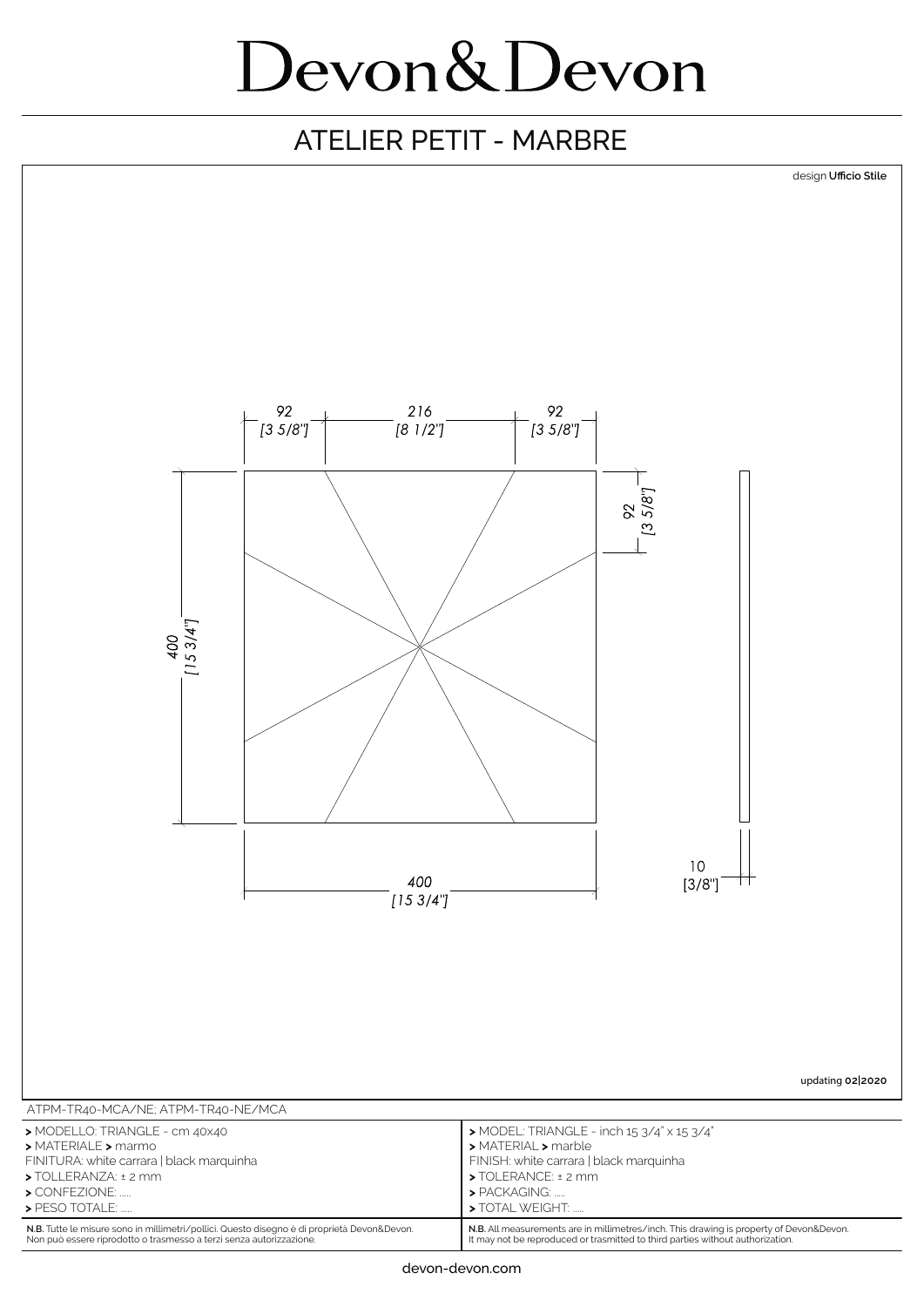#### ATELIER PETIT - MARBRE



**N.B.** All measurements are in millimetres/inch. This drawing is property of Devon&Devon. It may not be reproduced or trasmitted to third parties without authorization.

**N.B.** Tutte le misure sono in millimetri/pollici. Questo disegno è di proprietà Devon&Devon. Non può essere riprodotto o trasmesso a terzi senza autorizzazione.